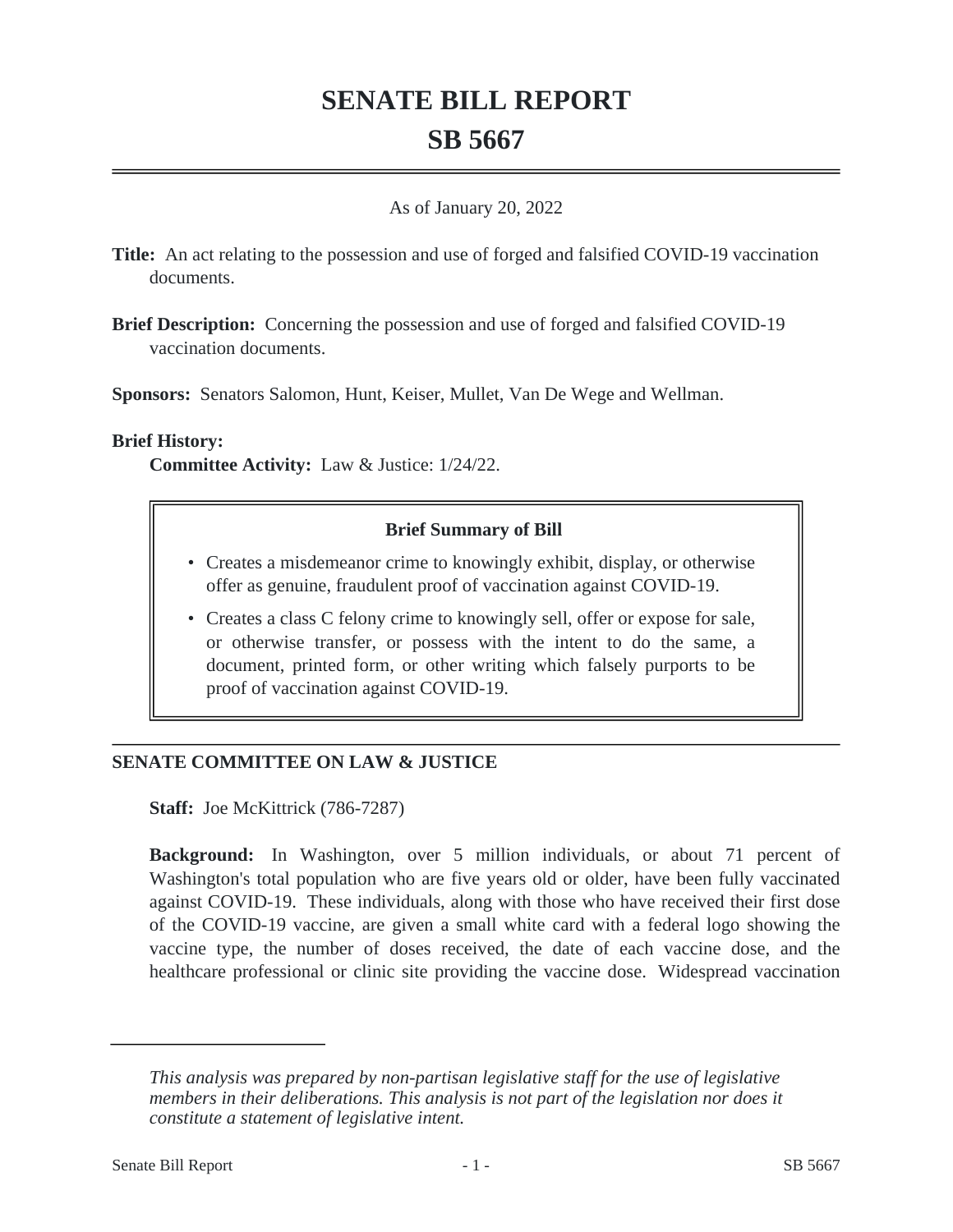remains the primary means available to protect the Washington State health care system, avoid the return to stringent public health measures, and pull the state out of the COVID-19 pandemic.

Under normal circumstances, COVID-19 vaccination cards are distributed by authorized health care providers to vaccine recipients at the time the recipient receives a COVID-19 vaccine. Since August 2021, U.S. Customs and Border Protection officers have seized thousands of fraudulent COVID-19 vaccination cards at international mail facilities and at express consignment carrier facilities.

On August 20, 2021, Governor Jay Inslee signed Proclamation 21-14.1 which, in part and with some exceptions, prohibits the following:

- any worker from engaging in work for a state agency if the worker has not been fully vaccinated against COVID-19;
- any state agency from permitting any worker to engage in work for the agency if the worker has not been fully vaccinated against COVID-19 and provided proof as required;
- any worker from engaging in work for the operator of an educational setting if the worker has not been fully vaccinated against COVID-19;
- any operator of an educational setting from permitting a worker to engage in work for the operator if the worker has not been fully vaccinated against COVID-19 and provided proof as required;
- any health care provider from failing to be fully vaccinated against COVID-19 after October; and
- any operator of a health care setting from permitting a health care provider to engage in work for the operator as an employee, contractor, or volunteer in their capacity as a health care provider if the health care provider has not been fully vaccinated against COVID-19 and provided proof thereof as required.

Providers who do not work in a health care setting must provide proof of vaccination to the operator of the facility in which the provider works, if any, or, if requested, to a lawful authority. A lawful authority includes, but is not limited to, law enforcement, local health jurisdiction, and the state Department of Health.

Though there is currently no state-wide mandate for patrons of private businesses to provide proof of vaccination status prior to entry, King County has implemented a vaccine requirement for restaurants, bars, indoor recreation, and large outdoor events, and Jefferson and Clallam Counties have implemented vaccine requirements for restaurants and bars.

**Summary of Bill:** An individual who with the intent to defraud, to exhibit, to display, or otherwise offer as genuine, fraudulent proof of COVID-19 vaccination status at any retail or service establishment open to the public or public space that requires proof of vaccination against COVID-19 as a condition of entry is guilty of a misdemeanor.